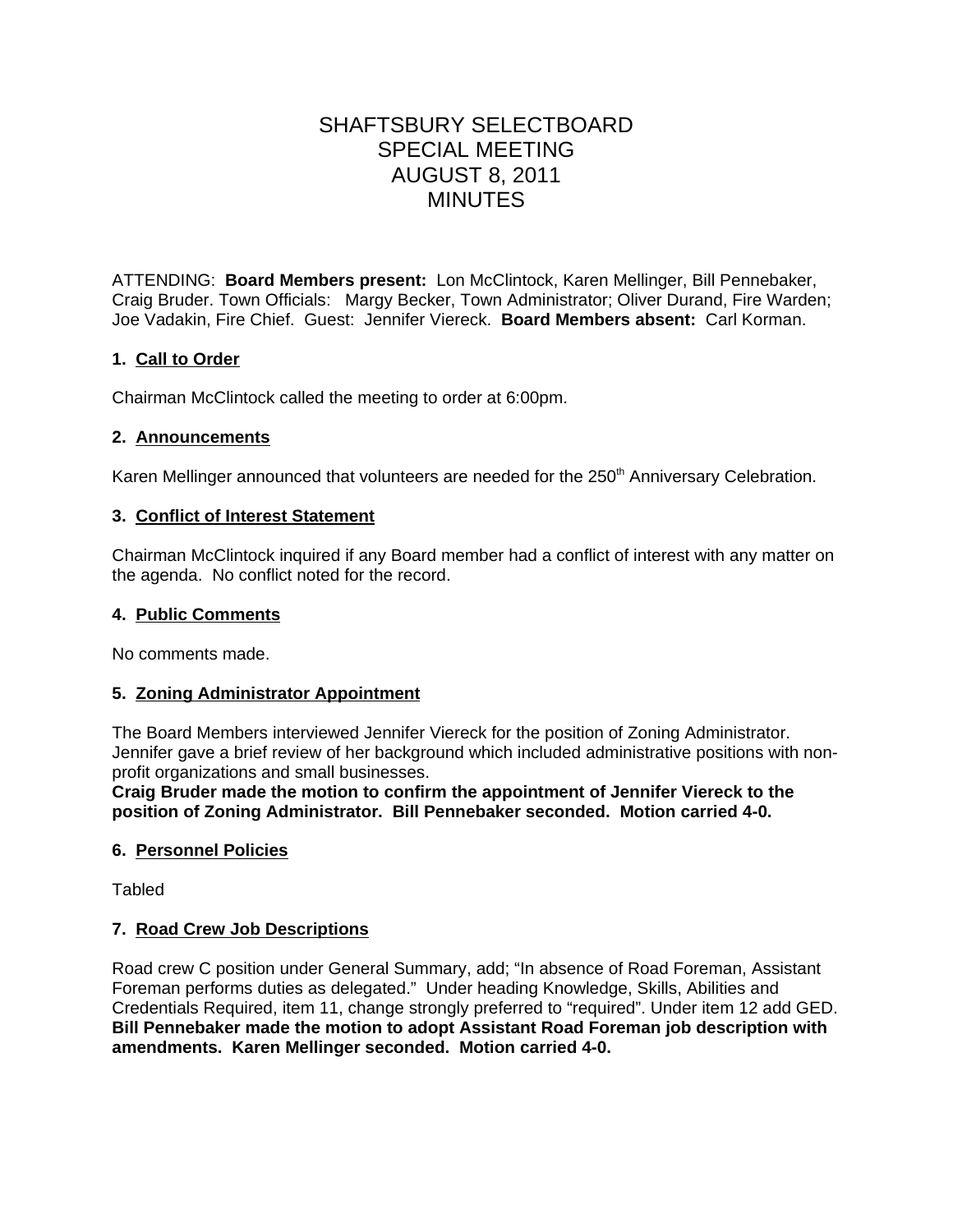Road crew B position under heading Under heading Knowledge, Skills, Abilities and Credentials, item 5, add the word "basic" to computer skills. Item 8, add GED and "work experience may be substituted for education."

Under heading Duties and Responsibilities, item 7, delete "has the ability to operate all", add "ability to operate". Item 11 delete "ability to".

**Karen Mellinger made the motion to adopt Road Crew B job description as amended. Bill Pennebaker seconded. Motion carried 4-0.**

**Bill Pennebaker made the motion to bring the crew descriptions back to the table at the next meeting. Karen Mellinger seconded. Motion carried 4-0.**

## **8. FY13 Budget Schedule – Non-Profit requests**

The deadline for community appropriations is September 1, 2011. **Karen Mellinger made the motion that the September 1st deadline be firm. Craig Bruder seconded. Motion carried 4-0.**

## **9. Fuel Bids**

Further discussion of fuel bids is needed, will be put on next agenda.

## **10. Other Business**

The Board discussed their next meeting and agreed on a special meeting on Thursday, August  $25<sup>th</sup>$  at 6 p.m.

Craig Bruder announced because of family circumstances he will be residing outside of Shaftsbury, but will retain his citizenship in Shaftsbury. Craig Bruder's term ends in 2013, the Board will discuss if this temporary move will affect his term with the Select Board.

Margy Becker stated concerns with insurance needs for the 250<sup>th</sup> Anniversary Event. Craig Bruder informed the Board that onetime recreational events are covered. The food vendors have their own coverage. Margy Becker will discuss the issue further with the insurance agent.

Fire Warden, Oliver Durand addressed the Board regarding the oil tanks. Oliver Durand spoke with Don Dorr about cleaning out the oil tanks, Don Dorr agreed to clean them out. Margy Becker will call Don Dorr to confirm this.

Fire Chief, Joe Vadakin informed the Board that there will be a table top exercise on September 17<sup>th</sup> at 8a.m. at the Fire House. The Fire Chief invited all Board members to attend. There will be a number of different agencies involved.

Joe Vadakin spoke to the Board regarding his concerns with the roof of the Fire House, he will have contractors look at the roof and get estimates for future reference.

#### **11. Approval of Minutes**

**Karen Mellinger made the motion to approve minutes for June 6, 2011. Craig Bruder seconded. Motion carried 4-0.**

**Karen Mellinger made the motion to approve minutes for July 18, 2011. Craig Bruder seconded. Motion carried 4-0.**